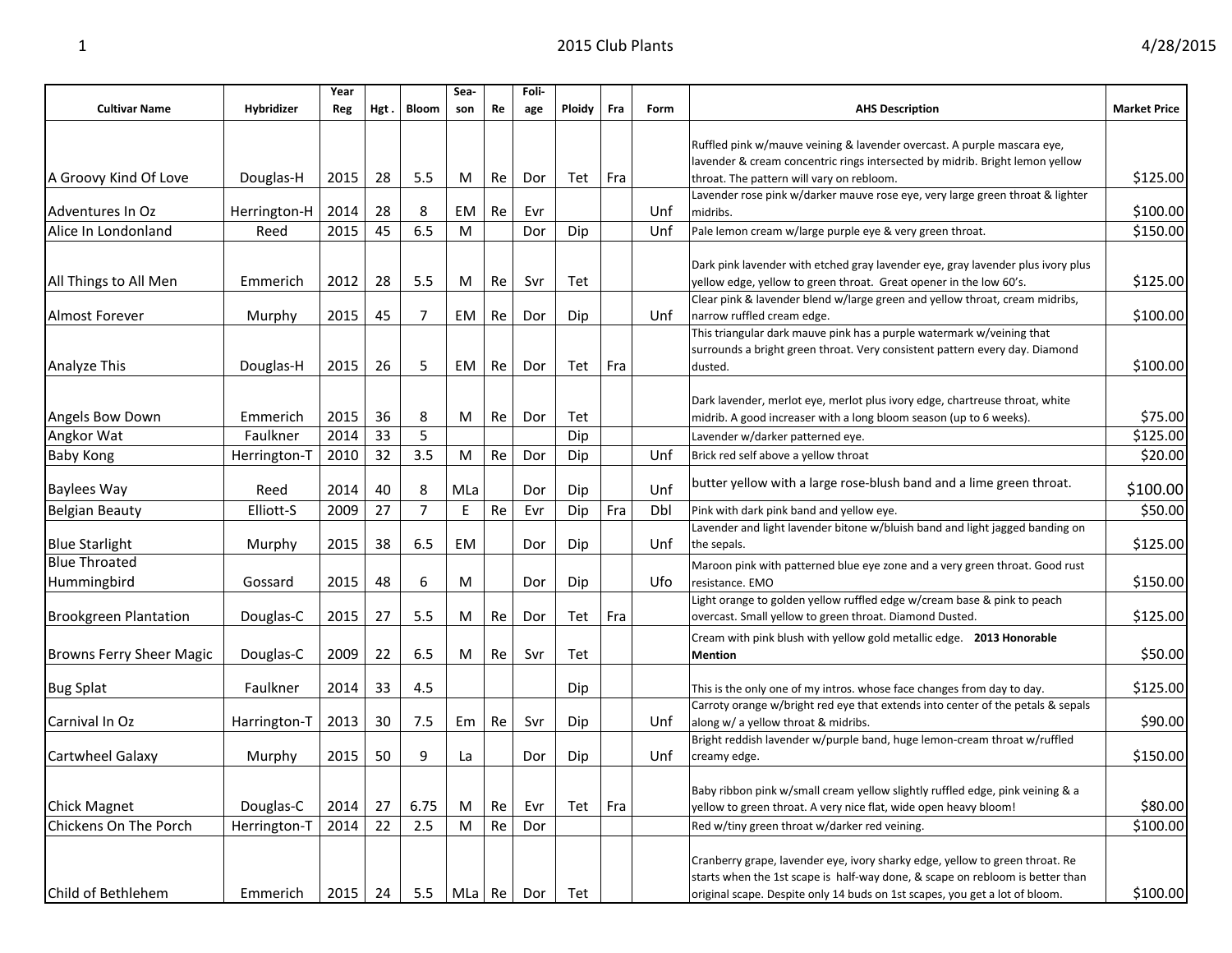|                             |              | Year |      |       | Sea- |    | Foli- |        |      |      |                                                                                       |                     |
|-----------------------------|--------------|------|------|-------|------|----|-------|--------|------|------|---------------------------------------------------------------------------------------|---------------------|
| <b>Cultivar Name</b>        | Hybridizer   | Reg  | Hgt. | Bloom | son  | Re | age   | Ploidy | Fra  | Form | <b>AHS Description</b>                                                                | <b>Market Price</b> |
|                             |              |      |      |       |      |    |       |        |      |      | Red w/darker veining w/white edging on the petaloids above a flash of green           |                     |
| Christmas Cupcake           | Herrington-T | 2014 | 16   | 3.25  | La   | Re | Dor   |        |      | Dbl  | throat.                                                                               | \$100.00            |
|                             |              |      |      |       |      |    |       |        |      |      | Pink with red eye above green throat. 2014 Honorable Mention 2013                     |                     |
| Christmas In Oz             | Herrington-K | 2004 | 36   | 9     | M    | Re | Svr   | Dip    |      | Unf  | Lambert/Webster                                                                       | \$35.00             |
|                             |              |      |      |       |      |    |       |        |      |      | Light rose with a darker rose band, yellow-cream throat. Striking in the late         |                     |
| <b>Compass Rose</b>         | Reed         | 2010 | 40   | 5     | La   |    | Dor   | Dip    |      | Unf  | season.                                                                               | \$25.00             |
|                             |              |      |      |       |      |    |       |        |      |      |                                                                                       |                     |
|                             |              |      |      |       |      |    |       |        |      |      | Cream w/pink blush, yellow ruffled edge, bright yellow to green throat & yellow       |                     |
| Cynthia Dawn                | Douglas-C    | 2014 | 32   | 7.25  | MLa  | Re | Dor   | Tet    |      |      | veining. Big flower w/heavy substance& wide petals on thick scapes in big fans.       | \$100.00            |
|                             |              |      |      |       |      |    |       |        |      |      | Spatulate, Ruffled, star shaped near white with green throat                          |                     |
| Dances With Snowflakes      | Reed         | 2013 | 40   | 7.5   | M    |    | Dor   | Dip    |      | Unf  |                                                                                       | \$55.00             |
|                             |              |      |      |       |      |    |       |        |      |      | Lavender Red Cascade, darker band, with very large cream and green                    |                     |
| Davey                       | Murphy       | 2013 | 39   | 7     | MLa  |    | Dor   | Dip    |      | Unf  | throat, cream midribs, and cream edge.                                                | \$100.00            |
|                             |              |      |      |       |      |    |       |        |      |      | Violet, gray lavender "chalky" eye and edge plus silver, yellow to green throat.      |                     |
|                             |              |      |      |       |      |    |       |        |      |      | Some bud building. Lovely, consistent, unspotted blooms; chalky eye; good             |                     |
| Deep Waters                 | Emmerich     | 2015 | 32   | 6     | M    | Re | Dor   | Tet    |      |      | opener in cool weather;                                                               | \$75.00             |
|                             |              |      |      |       |      |    |       |        |      |      |                                                                                       |                     |
| Depends On The Weather      | Elliott-S    | 2014 | 34   | 6     | MLa  | Re | Svr   | Dip    |      |      | Unf/Dbl Brick red flowers above a very large yellow-green throat.                     | \$150.00            |
|                             |              |      |      |       |      |    |       |        |      |      |                                                                                       |                     |
| Devil's Marbleyard          | Murphy       | 2015 | 34   | 7.5   | EM   |    | Dor   | Dip    |      | Unf  | Bright, clear red w/strong green throat w/striking cream midrib on tepals.            | \$135.00            |
|                             |              |      |      |       |      |    |       |        |      |      |                                                                                       |                     |
| <b>Digital Dynamics</b>     | Gossard      | 2015 | 36   | 4.75  | M    | Re | Dor   | Dip    | Fra  | Ufo  | Red with a red patterned feathered eye zone and white edge and green throat.          | \$100.00            |
|                             |              |      |      |       |      |    |       |        |      |      |                                                                                       |                     |
|                             |              |      |      |       |      |    |       |        |      |      | Rose peach cream blend above green throat. 2009 Honorable Mention, 2012               |                     |
| Dorothy and Toto            | Herrington-K | 2003 | 30   | 6     | M    | Re | Svr   | Tet    | Fra  | Dbl  | Award of Merit, 2009 Ida Munson Award, 2012 Georgia Doubles Award                     | \$35.00             |
| Double Orange Angel         |              |      |      |       |      |    |       |        |      |      |                                                                                       |                     |
| Wings                       | Gossard-D.   | 2013 | 34   | 8.5   | М    |    | Dor   | Tet    | VFra | Dbl  | Peachy orange with a yellow throat and alight purple eye.                             | \$100.00            |
|                             |              |      |      |       |      |    |       |        |      |      | Dr. Freckles starts as a grayish purple w/grape freckles & gray purple watermark.     |                     |
|                             |              |      |      |       |      |    |       |        |      |      | By noon, a dark purple flower w/lighter watermark. Creamy midribs & ruffled           |                     |
| Dr. Freckles Mr. Hyde       | Douglas-H    | 2015 | 32   | 6     | M    | Re | Dor   | Tet    |      |      | edge. Diamond dusted.                                                                 | \$125.00            |
|                             |              |      |      |       |      |    |       |        |      |      | Yellow curled or twisted blooms with a light reddish band. Light                      |                     |
| ELi Monster                 | Murphy       | 2014 | 60   | 6.5   | La   |    | Svr   | Dip    |      | Unf  | fragrance, sunfast and rainfast.                                                      | \$90.00             |
| Eric S. Simpson             | Faulkner     | 2014 | 26   | 5     |      |    |       | Dip    |      |      | A very flat flower with exception dark pigment.                                       | \$125.00            |
|                             |              |      |      |       |      |    |       |        |      |      | Lavender bitone w/purple eye, large cream ruffled edge & cream midribs, dark          |                     |
| <b>Escape Reality</b>       | Murphy       | 2015 | 39   | 6     | MLa  |    | Dor   | Dip    |      | Unf  | veins on petals, green throat, sunfast to 100 degrees.                                | \$175.00            |
| <b>Fried Green Tomatoes</b> | Herrington-T | 2012 | 33   | 5.5   | M    | Re | Svr   | Dip    |      |      | Tomato red with olive green throat.                                                   | \$80.00             |
|                             |              |      |      |       |      |    |       |        |      |      |                                                                                       |                     |
|                             |              |      |      |       |      |    |       |        |      |      | Clear merlot with a dark lavender eye and edge; green throat. Interesting and         |                     |
| From Sea to Shining Sea     | Emmerich     | 2015 | 32   | 6     | M    | Re | Evr   | Tet    |      |      | distinctive. Please note that this flower can look totally different from day to day. | \$100.00            |
| Godwin's Glory              | Elliott-S    | 2014 | 35   | 5     | EM   | Re | Evr   | Dip    |      | Unf  | Bright yellow. 2014 Junior Citation                                                   | \$100.00            |
| Goliath Birdeater           | Faulkner     | 2014 | 38   | 5     |      |    |       | Dip    |      |      | Brown                                                                                 | \$125.00            |
|                             |              |      |      |       |      |    |       |        |      |      | Pink cranberry; grape plus lavender eye and edge plus ivory; olive green throat       |                     |
| <b>Guard Your Heart</b>     | Emmerich     | 2015 | 32   | 5.75  | MLa  | Re | Svr   | Tet    |      |      | with red feathers.                                                                    | \$75.00             |
|                             |              |      |      |       |      |    |       |        |      |      |                                                                                       |                     |
| Happy Medium                | Douglas-H    | 2012 | 28   | 5     | EM   | Re | Dor   | Dip    |      |      | Lavender pink with a purple eye and pencil edge, large yellow to green throat.        | \$50.00             |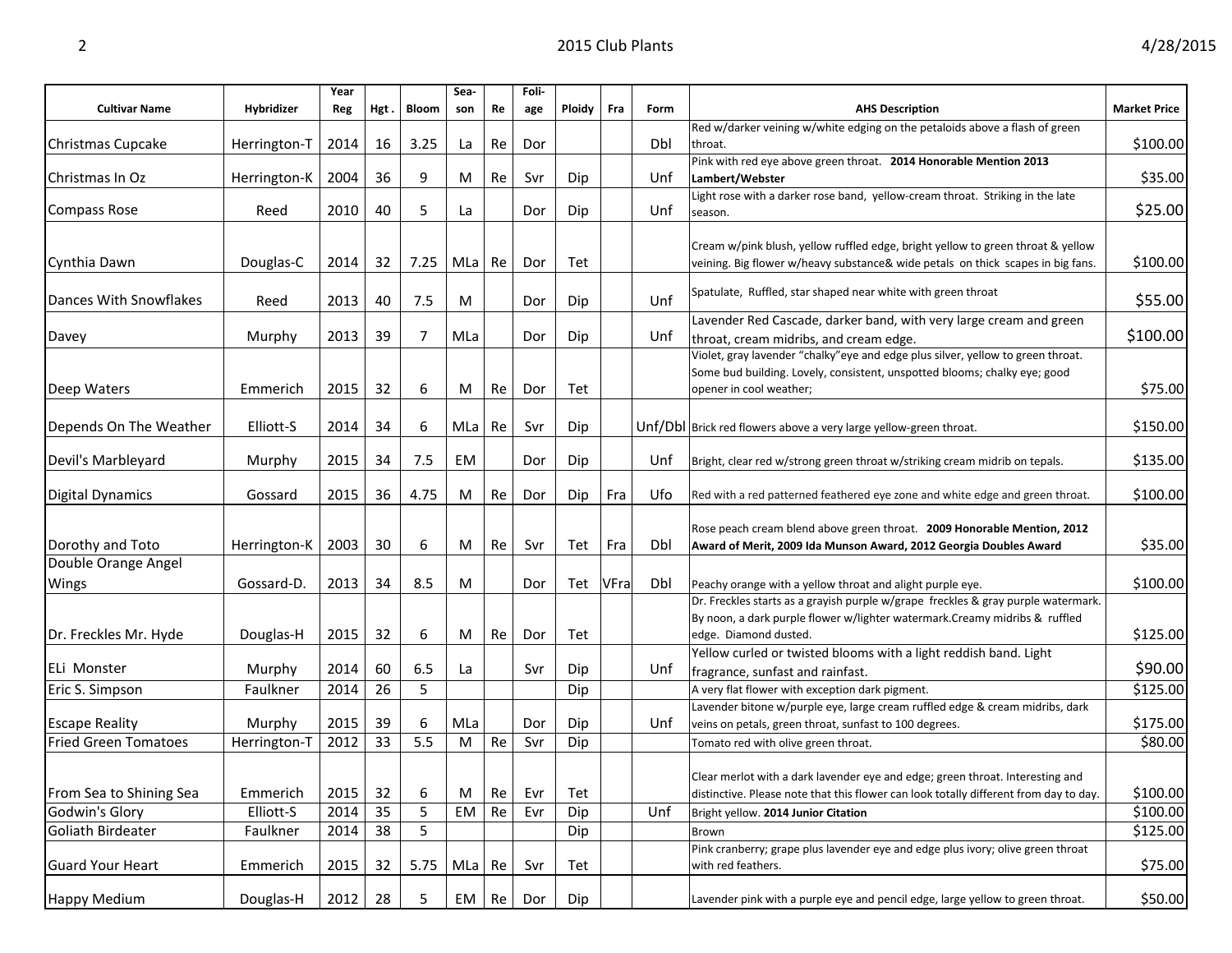| <b>Cultivar Name</b>    | Hybridizer   | Year<br>Reg | Hgt. | <b>Bloom</b>   | Sea-<br>son | Re | Foli-<br>age | Ploidy | Fra | Form            | <b>AHS Description</b>                                                                                                                  | <b>Market Price</b> |
|-------------------------|--------------|-------------|------|----------------|-------------|----|--------------|--------|-----|-----------------|-----------------------------------------------------------------------------------------------------------------------------------------|---------------------|
|                         |              |             |      |                |             |    |              |        |     |                 |                                                                                                                                         |                     |
|                         |              |             |      |                |             |    |              |        |     |                 |                                                                                                                                         |                     |
| Incy Wincy Spider       | Herrington-T | 2009        | 24   | 4.5            | М           | Re | Dor          | Dip    |     | Spd             | Spider Ratio 4.00:1, Chocolate red with burgundy eye above yellow throat.                                                               | \$80.00             |
| Jessica Lynn Bell       | Bell-T       | 2010        | 27   | 6              | EМ          | Re | Eve          | Tet    | Fra |                 | Soft cream peach with a rose pink eye and picotee and yellow green edge above<br>a green throat. 2014 Honorable Mention                 | \$60.00             |
|                         |              |             |      |                |             |    |              |        |     |                 | Pink cranberry (and sometimes a bitone), lavender pink eye, lavender pink plus                                                          |                     |
| Joy Came Down           | Emmerich     | 2015        | 27   | 6              | M           | Re | Svr          | Tet    |     |                 | ivory edge, yellow to green throat.                                                                                                     | \$75.00             |
|                         |              |             |      |                |             |    |              |        |     |                 | Electric green throat w/iridescent chartreuse leading to a gray lavender shadow                                                         |                     |
| Julie Covington         | Herrington-T | 2014        | 22   | 4              | M           | Re | Dor          |        |     |                 | eye on light mauve base.                                                                                                                | \$125.00            |
|                         |              |             |      |                |             |    |              |        |     |                 | Melon rose bitone with light misty rose petals, a dark rose eye and a yellow                                                            |                     |
| Kablooey                | Elliott-S    | 2013        | 30   | 7              | Em          | Re | Svr          | Dip    |     | Unf/Dbl throat. |                                                                                                                                         | \$75.00             |
| Katisue Herrington      | Herrington-H | 2013        | 22   | 8              | М           | Re | Dor          | Dip    | Fra | Unf             | Fuchsia orchid rose blend with darker veins on the petals with intense neon lime<br>green throat outlined with a creamy white edge.     | \$135.00            |
|                         |              |             |      |                |             |    |              |        |     |                 | A large deep peach w/lighter watermark w/ darker mascara eye. Glowing orange                                                            |                     |
|                         |              |             |      |                |             |    |              |        |     |                 | veining & large, triangular, glowing golden yellow to green throat. Slightly ruffled                                                    |                     |
| Kim's Bridesmaids       | Douglas-H    | 2015        | 32   | 7              | M           | Re | Dor          | Tet    | Fra |                 | pinched petals.                                                                                                                         | \$125.00            |
|                         |              |             |      |                |             |    |              |        |     |                 |                                                                                                                                         |                     |
| Late Report             | Murphy       | 2013        | 44   | 6              | VLa         |    | Dor          | Dip    |     | Unf             | Clear lavender pink with cream midrib and edge, chartreuse throat.                                                                      | \$80.00             |
|                         |              |             |      |                |             |    |              |        |     |                 | Clean blue-purple, with a lighter watermark (band) and a white throat                                                                   |                     |
| Light As Air            | Reed         | 2014        | 40   | 5              | M           |    | Dor          | Dip    |     | Unf             | with a deep green touch in the middle.                                                                                                  | \$100.00            |
|                         |              |             |      |                |             |    |              |        |     |                 |                                                                                                                                         |                     |
|                         |              |             |      |                |             |    |              |        |     |                 | Creamy yellow, darker yellow eye, green throat. Sculptured early in the season                                                          |                     |
|                         |              |             |      | 5.5            |             |    | Svr          |        |     |                 | but in the last half of the bloom season they are usually quite boring except for                                                       | \$45.00             |
| Live in the Light       | Emmerich     | 2015        | 32   |                | EМ          |    |              | Tet    |     | Fra   Sculpt    | some pretty ruffling on a petal or two in the throat area.<br>A clean gold-yellow background with an exploding red eyezone over a green |                     |
| Lizzie Borden           | Faulkner     | 2014        | 28   | 4.5            |             |    |              | Dip    |     |                 | throat.                                                                                                                                 | \$125.00            |
|                         |              |             |      |                |             |    |              |        |     |                 | Round butter yellow with yellow to green throat, sculpted and piecrust ruffled                                                          |                     |
| Love Is Enough          | Douglas-C    | 2011        | 27   | 5.5            | М           | Re | Svr          | Tet    |     |                 | edge.                                                                                                                                   | \$40.00             |
|                         |              |             |      |                |             |    |              |        |     |                 |                                                                                                                                         |                     |
|                         |              |             |      |                |             |    |              |        |     |                 | This pale coral pink w/cream ruffled edge. Heavy triangular bloom w/raised                                                              |                     |
| Lovely Rita             | Douglas-C    | 2014        | 29   | $\overline{7}$ | EM          | Re | Dor          | Tet    |     |                 | midribs & a big yellow to green throat. Makes big husky scapes.                                                                         | \$100.00            |
|                         |              |             |      |                |             |    |              |        |     |                 |                                                                                                                                         |                     |
| Martians Wearing Makeup | Faulkner     | 2014        | 29   | 5              |             |    |              | Dip    |     |                 | Light lavender w/darker patterened eye.                                                                                                 | \$125.00            |
| Maya Imagination        | Reed         | 2015        | 55   | 6              | M           |    | Dor          | Dip    |     | Unf             | Chinese red w/lighter watermark & green throat.                                                                                         | \$150.00            |
| MeMe's Tuitti Fruitti   | Douglas-H    | 2013        | 24   | 5.25           | М           | Re | Dor          | Dip    | Fra |                 | Recurved pink with dark pink eye and large green throat.                                                                                | \$70.00             |
|                         |              |             |      |                |             |    |              |        |     |                 | Peach w/dark purple eye w/nicely branched scapes & lots of bloom. The purple                                                            |                     |
| Middle Of Nowhere       | Douglas-H    | 2015        | 30   | 5.25           | EM          | Re | Dor          | Tet    |     |                 | eye fades & orange throat & pink midribs extend down the purple picotee ruffled<br>petals. Diamond dusted.                              | \$100.00            |
|                         |              |             |      |                |             |    |              |        |     |                 | Light pink petals with blended yellow melon sepals and a pink band above a large                                                        |                     |
| Mobius Alternus         | Elliott-S    | 2014        | 24   | 5.25           | M           | Re | Svr          | Dip    |     | Dbl             | green throat.                                                                                                                           | \$100.00            |
|                         |              |             |      |                |             |    |              |        |     |                 |                                                                                                                                         |                     |
| Monkey Boy              | Elliott-S    | 2014        | 33   | 6              | М           | Re | Svr          | Dip    |     | Dbl             | Very pale melon/ivory with thin sepals and petals above a green throat.                                                                 | \$100.00            |
|                         |              |             |      |                |             |    |              |        |     |                 | Lavender pink with slightly darker halo and small ruffled edge. 2014 Honorable                                                          |                     |
| Myrtle Beach            | Douglas-C    | 2012        | 24   | 6.25           | EM          | Re | Evr          | Tet    |     |                 | <b>Mention</b>                                                                                                                          | \$60.00             |
|                         |              |             |      |                |             |    |              |        |     |                 | Maroon pink with a brown, white, blue, purple, maroon broken eyezone and a                                                              |                     |

New Design Gossard 2015 40 5 M Re Dor Dip Fra Ufo very green throat. \$125.00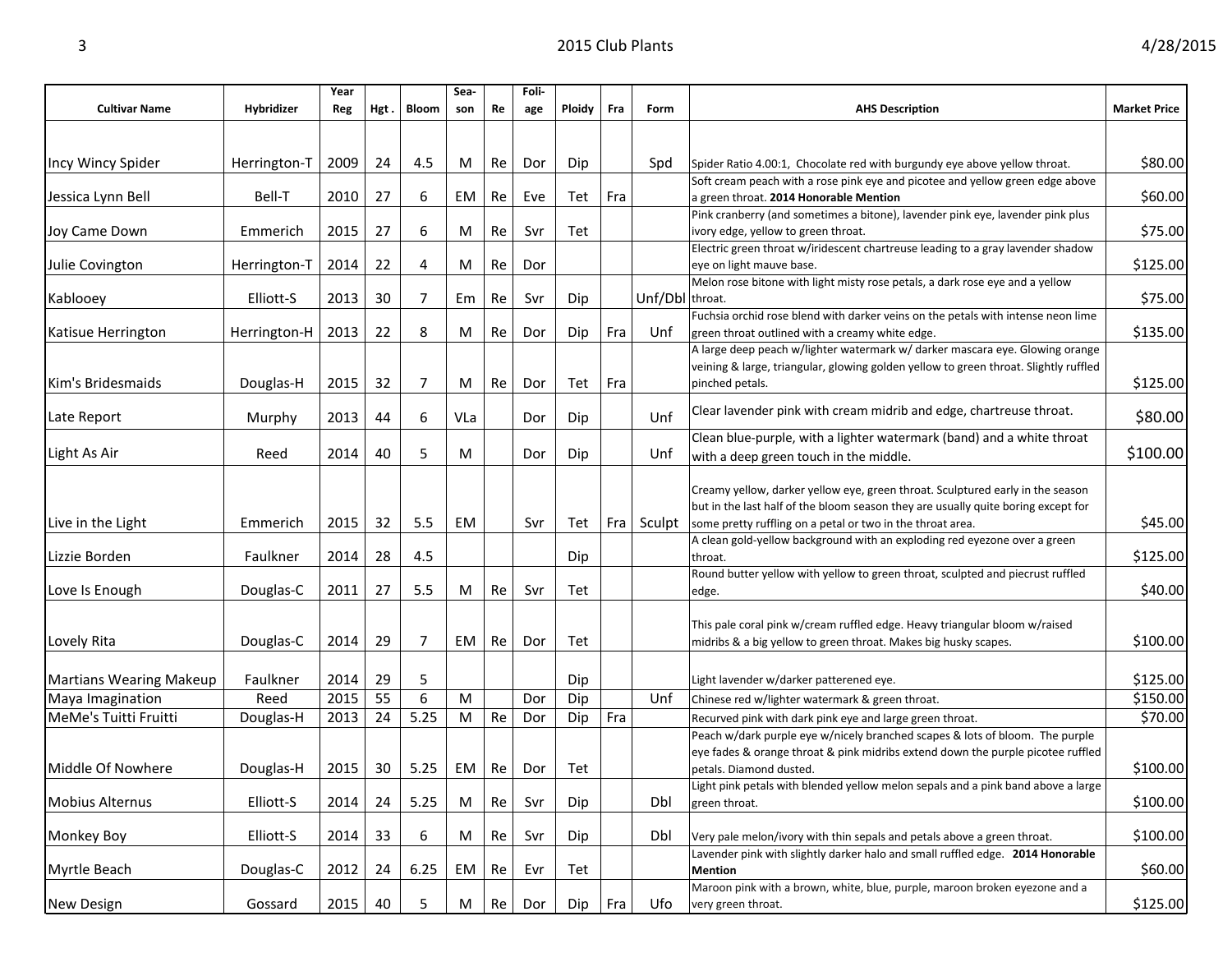|                                                  |              | Year |      |                | Sea- |        | Foli- |        |     |      |                                                                                                                                                                                                                                               |                     |
|--------------------------------------------------|--------------|------|------|----------------|------|--------|-------|--------|-----|------|-----------------------------------------------------------------------------------------------------------------------------------------------------------------------------------------------------------------------------------------------|---------------------|
| <b>Cultivar Name</b>                             | Hybridizer   | Reg  | Hgt. | Bloom          | son  | Re     | age   | Ploidy | Fra | Form | <b>AHS Description</b>                                                                                                                                                                                                                        | <b>Market Price</b> |
|                                                  |              |      |      |                |      |        |       |        |     |      | Lavender w/darker lavender band, large cream to green throat, cream midrib,                                                                                                                                                                   |                     |
| Ocean Depths                                     | Murphy       | 2013 | 48   | 7              | M    |        | Dor   | Dip    |     | Unf  | ruffled edge.                                                                                                                                                                                                                                 | \$85.00             |
| Out Of Balance                                   | Gossard      | 2015 | 36   | 4.75           | M    | Re     | Dor   | Dip    | Fra | Ufo  | Light yellow with a very red eyezone and green throat.                                                                                                                                                                                        | \$125.00            |
| Pea Green With Envy                              | Herrington-T | 2011 | 22   | 5.5            | M    | Re     | Dor   | Dip    |     | Unf  | Huge pea green throat edged with a band of lavender fuchsia purple blend.                                                                                                                                                                     | \$50.00             |
| Pixie Dragon                                     | Gossard      | 2015 | 34   | 5              | M    | Re     | Dor   | Dip    | Fra | Ufo  | Light red with a bold red-orange feathered eye zone and green throat.                                                                                                                                                                         | \$100.00            |
| Princess Ellen Of Dublonia                       | Elliott-S    | 2013 | 31   | 7.5            | M    | Re     | Evr   | Dip    |     |      | Fra   Unf/DbI   Pink with a dark pink band above a yellow-green throat on very strong scapes.                                                                                                                                                 | \$75.00             |
| Putting On The Ritz                              | Douglas-C    | 2014 | 24   | 6              | EM   | Re     | Dor   | Tet    |     |      | Salmon pink blooms w/peachy orange angel wing ruffles. Good EMO because of<br>the notches at the end of the petals. Slightly pinched petals & a yellow to green<br>throat.                                                                    | \$100.00            |
| <b>Red Smoke</b>                                 | Murphy       | 2015 | 40   | 7              | La   |        | Dor   | Dip    |     | Unf  | Very dark red & black blend w/cream midribs & edges, chartreuse throat, red<br>stamens & pistil, sunfast.                                                                                                                                     | \$90.00             |
| Right Turn On Red                                | Reed         | 2015 | 42   | 6.5            | M    |        | Dor   | Dip    |     | Unf  | Twisty rose red w/green throat, lighter edges, white midribs.                                                                                                                                                                                 | \$150.00            |
| Robed in Splendor                                | Emmerich     | 2015 | 30   | $\overline{7}$ | La   |        | Dor   | Tet    |     |      | Grape cranberry pink lavender eye & edge plus ivory, yellow to green throat.<br>Starts blooming here in late July or early August & is a star of the August garden<br>with its clear, unspotted, large, beautiful blooms that last for weeks. | \$60.00             |
| <b>Royal Invitation</b><br>Rudolph The Red-Nosed | Emmerich     | 2015 | 22   | 6.5            | MLa  | Re     | Dor   | Tet    |     |      | Dark lavender bitone, gray lavender eye, ivory sharky edge on both petals and<br>sepals, yellow to green throat. Gorgeous color that holds great in the sun. Color<br>varies, depending on the temperature the day before.                    | \$125.00            |
| Reindeer                                         | Gossard      | 2015 | 36   | 5              | M    | Re     | Dor   | Dip    | Fra | Ufo  | Pink with a very bold red feathered eyezone and green throat.                                                                                                                                                                                 | \$125.00            |
|                                                  |              |      |      |                |      |        |       |        |     |      | Light lemon cream cascade with light green throat, cream midrib, very heavy                                                                                                                                                                   |                     |
| Scapegoat                                        | Murphy       | 2014 | 32   | 6.5            | MLa  |        | Dor   | Dip    |     | Unf  | bloomer.                                                                                                                                                                                                                                      | \$90.00             |
| Show Me Your Etchings                            | Faulkner     | 2014 | 30   | 4.5            |      |        |       | Dip    |     |      | White background with etched purple eye over green throat                                                                                                                                                                                     | \$125.00            |
| Smoke Gets In Your Eyes                          | Faulkner     | 2014 | 24   | 4.5            | MLa  |        |       | Dip    |     |      | White w/dark purple patterned eye and thin picotee edge.                                                                                                                                                                                      | \$125.00            |
| Splendid Journey                                 | Elliott-S    | 2010 | 30   | 5.5            | EE   | Re     | Evr   | Dip    | Fra | Dbl  | Yellow self with a green throat.                                                                                                                                                                                                              | \$65.00             |
| Springmaid Beach                                 | Douglas-C    | 2015 | 31   | 6              | M    | Re     | Dor   | Tet    | Fra |      | Rosy red bitone sits on top of tall, nicely branched scapes. The lighter edge &<br>halo will vary w/temperatures. Beautiful foliage & long blooming. Diamond<br>dusted.                                                                       | \$100.00            |
| <b>Strawberry Lemonade</b>                       | Gossard      | 2015 | 38   | 6              | M    | Re     | Dor   | Dip    | Fra | Ufo  | Pink with a blue, pink, and red eye zone and a very green throat. Good rust<br>resistance.                                                                                                                                                    | \$150.00            |
| Sunburnned Zebra                                 | Faulkner     | 2014 | 46   | 4.5            |      |        |       | Dip    |     |      | A beautiful soft pink with subtle pattern eye over a green throat.                                                                                                                                                                            | \$125.00            |
| Teeth of Iron                                    | Emmerich     | 2015 | 30   | 6              | M    |        | Svr   | Tet    |     |      | Clear dark purple, etched lavender eye, yellow to green throat, white sharky<br>edge. Gorgeous color plus edge that calls to you from a distance. Consistent<br>performer.                                                                    | \$100.00            |
| Terrible Swift Sword                             | Emmerich     | 2013 | 20   | 7              | M    | Re     | Svr   | Tet    |     |      | Dark clear purple w/lighter lavender purple watermark; white very sharky edge;<br>yellow to green throat. Fabulous foliage and no issues at all in 2012 w/Midwest<br>"malaise".                                                               | \$125.00            |
| <b>Thelma Douglas</b>                            | Douglas-C    | 2008 | 27   | 5.5            |      | MLa Re | Dor   | Tet    |     |      | Yellow cream with yellow edge and throat. 2011 Honorable Mention, 2014<br>Award of Merit, Jeffcoat Award                                                                                                                                      | \$70.00             |